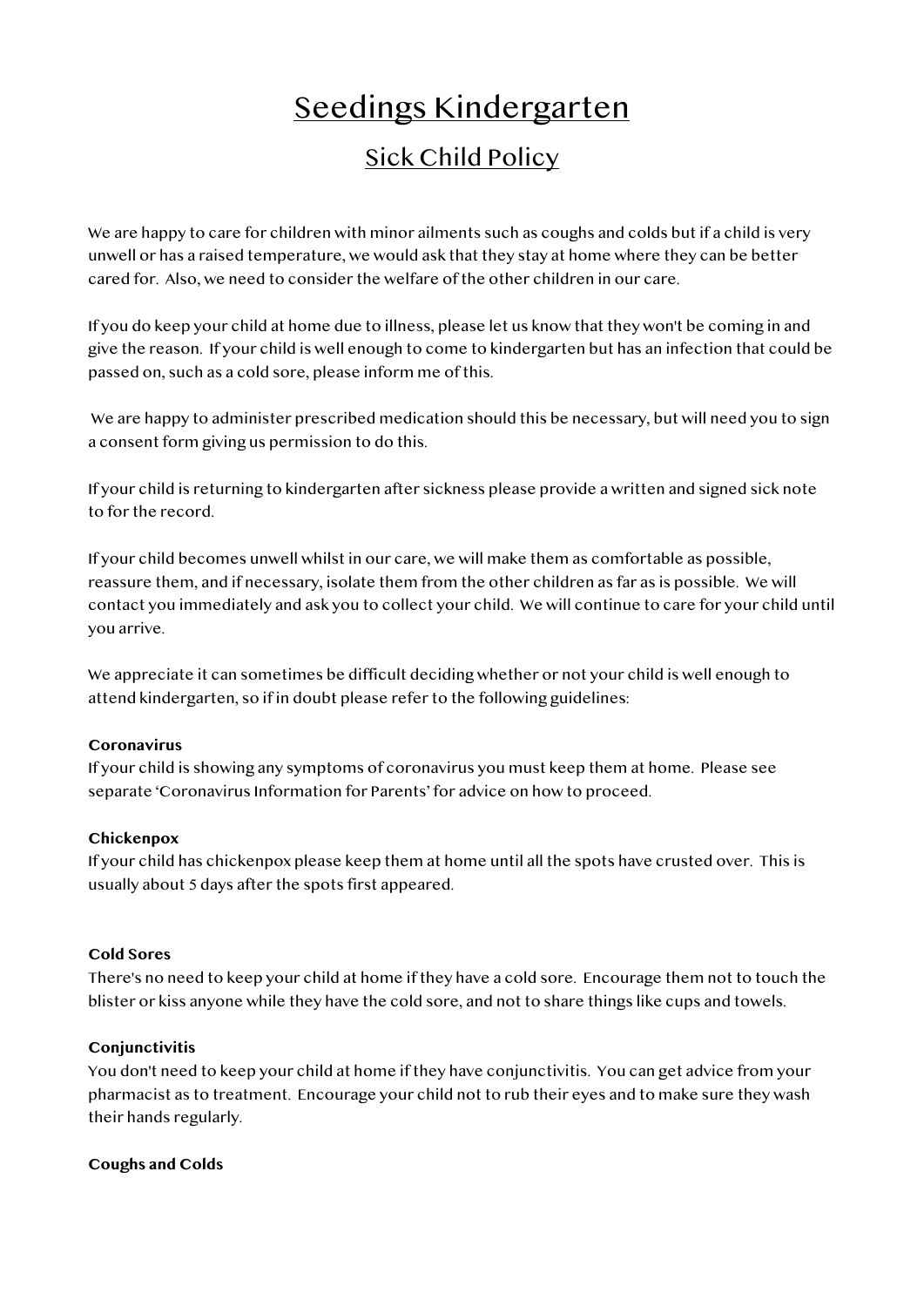It's fine to send your child in to kindergarten with a minor cough or cold, but if they have a raised temperature or a fever (38C+), keep them at home until their temperature goes back to normal (36.4C). Encourage your child to throw away any used tissues and to wash their hands regularly.

# **Ear Infections**

If your child has an ear infection and a fever or severe earache, please keep them at home until they're feeling better and their temperature is back to normal.

# **Fever**

If your child has a fever (38C+) please keep them at home until their temperature has gone back to normal.

# **Hand, Foot and Mouth Disease**

If your child has hand foot and mouth disease but seems well in themselves, there's no need to keep them at home. Encourage your child to throw away any used tissues straight away and to wash their hands regularly.

# **Head Lice and Nits**

If you discover that your child has head lice or nits please keep them at home until they have been treated. Please let me know as soon as you become aware that your child has head lice or nits so that other parents can be discretely made aware and can take preventative measures.

# **Impetigo**

If your child has impetigo they' will need antibiotic treatment from the GP. Please keep them at home until all the sores have crusted over and healed, or for 48 hours after they start antibiotic treatment. Encourage your child to wash their hands regularly and not to share towels, cups and so on with other children.

# **Ringworm**

If your child has ringworm, see your pharmacist unless it's on their scalp, in which case you should see the GP. It's fine for your child to come back to kindergarten once they have started treatment.

# **Scarlet fever**

If your child has scarlet fever, they'll need treatment with antibiotics from the GP, otherwise they'll be infectious for 2 to 3 weeks. Your child may come back to kindergarten 24 hours after starting antibiotics.

# **Slapped Cheek Syndrome (fifth disease)**

You don't need to keep your child at home if they have slapped check syndrome because once the rash appears, they are no longer infectious. If you suspect your child has slapped cheek syndrome, take them to the GP. Please let me know if they're diagnosed with it.

# **Sore Throat**

You don't need to keep your child at home if they have a sore throat, but if they also have a fever, they should stay at home until their temperature goes back to normal (36.4C).